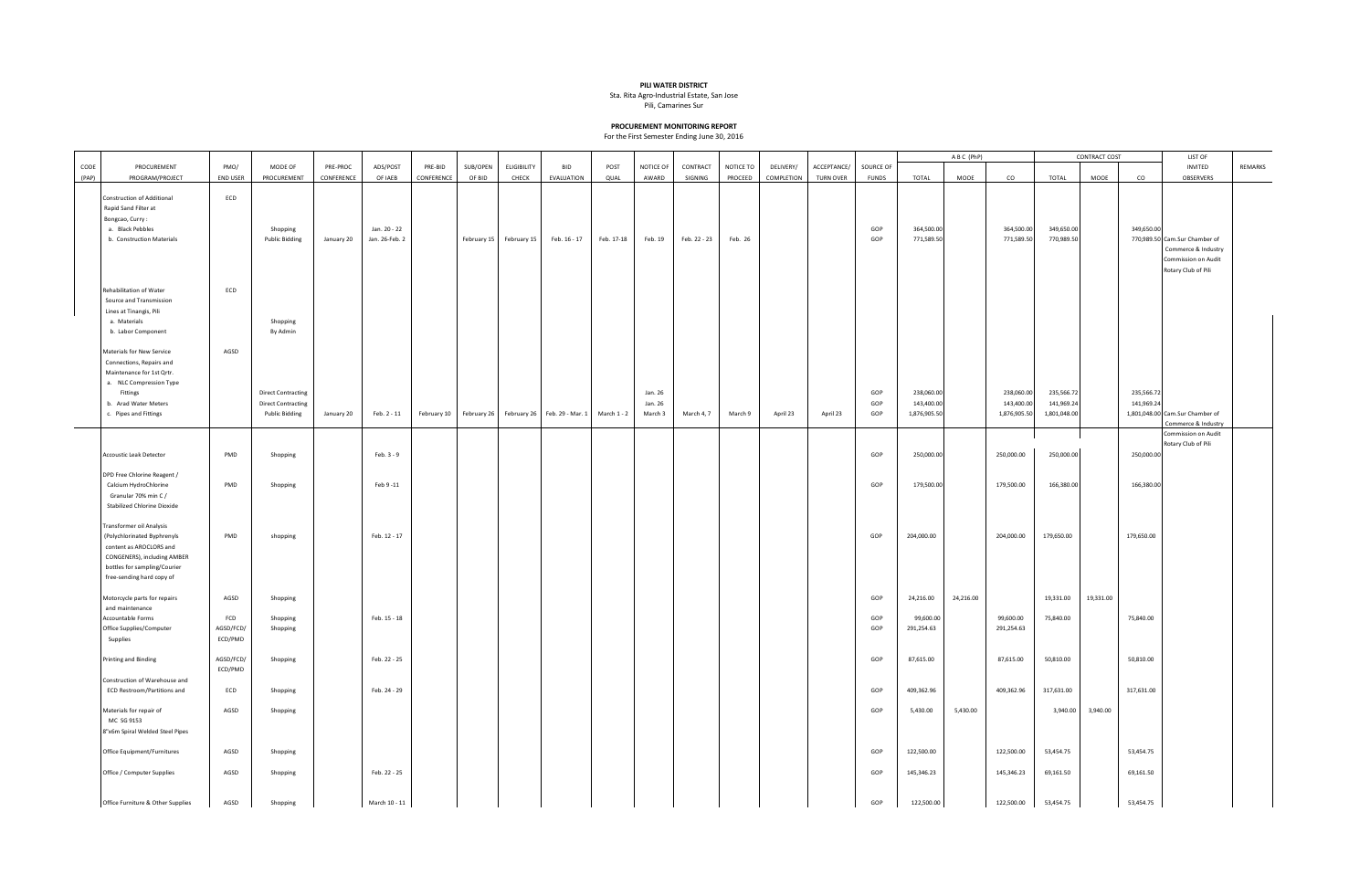|               |                                                                                                                         |                             |                                       |                        |                     |                       |                    |                             |                          |              |                    |                     |                             |                         |                                 |                           | ABC (PhP)                |            | CONTRACT COST            |                          |            | LIST OF                  |                      |         |
|---------------|-------------------------------------------------------------------------------------------------------------------------|-----------------------------|---------------------------------------|------------------------|---------------------|-----------------------|--------------------|-----------------------------|--------------------------|--------------|--------------------|---------------------|-----------------------------|-------------------------|---------------------------------|---------------------------|--------------------------|------------|--------------------------|--------------------------|------------|--------------------------|----------------------|---------|
| CODE<br>(PAP) | PROCUREMENT<br>PROGRAM/PROJECT                                                                                          | PMO/<br><b>END USER</b>     | MODE OF<br>PROCUREMENT                | PRE-PROC<br>CONFERENCE | ADS/POST<br>OF IAEB | PRF-BID<br>CONFERENCE | SUB/OPEN<br>OF BID | <b>FLIGIBILITY</b><br>CHECK | <b>BID</b><br>EVALUATION | POST<br>QUAL | NOTICE OF<br>AWARD | CONTRACT<br>SIGNING | NOTICE TO<br><b>PROCEED</b> | DELIVERY/<br>COMPLETION | ACCEPTANCE/<br><b>TURN OVER</b> | SOURCE OF<br><b>FUNDS</b> | TOTAL                    | MOOE       | CO.                      | TOTAL                    | MOOE       | co                       | INVITED<br>OBSERVERS | REMARKS |
|               | ortable Keyboard (DGX-230)<br>76 Keys                                                                                   | AGSD                        | Shopping                              |                        | Feb. 26 - Mar. 3    |                       |                    |                             |                          |              |                    |                     |                             |                         |                                 | GOP                       | 60,000.00                |            | 60,000.00                | 34,347.00                |            | 34,347.00                |                      |         |
|               | PaBX Telephone with Installation<br>and Engineering Services                                                            | AGSD                        | Shopping                              |                        | March 10 - 16       |                       |                    |                             |                          |              |                    |                     |                             |                         |                                 | GOP                       | 150,000.00               |            | 150,000.00               | 138,150.00               |            | 138,150.00               |                      |         |
|               | Electrical Supplies for the<br>Food, Accomodatiion and<br>Transpotation for Gender and<br>Sensitivity In-House Training | ECD<br>AGSD                 | Shopping<br>Shopping                  |                        | Feb. 24 - 29        |                       |                    |                             |                          |              |                    |                     |                             |                         |                                 | GOP<br>GOP                | 105,830.00<br>180,000.00 | 180,000.00 | 105,830.00               | 89,574.00<br>180,000.00  | 180,000.00 | 89,574.00                |                      |         |
|               | lectronic Metering Pump and<br>Repair Kit                                                                               | PMD                         | Shopping                              |                        | March 14 - 18       |                       |                    |                             |                          |              |                    |                     |                             |                         |                                 | GOP                       | 248,000.00               |            | 248,000.00               | 198,128.25               |            | 198,128.25               |                      |         |
|               | Installatiion, Programming and<br>Commissioning of CCTV Cameras<br>inside PIWAD Compound                                | AGSD                        | Shopping                              |                        | March 14 - 16       |                       |                    |                             |                          |              |                    |                     |                             |                         |                                 | GOP                       | 250,000.00               |            | 250,000.00               | 244,867.00               |            | 244,867.00               |                      |         |
|               | Multi Use Crate and Stockable<br>Trays                                                                                  | AGSD                        | Shopping                              |                        | March 14 - 16       |                       |                    |                             |                          |              |                    |                     |                             |                         |                                 | GOP                       | 117,500.00               |            | 117,500.00               | 63,450.00                |            | 63,450.00                |                      |         |
|               | 3SMF Maintenance Free<br>Batteries (6 pcs)                                                                              | PMD                         | Shopping                              |                        | March 14 - 16       |                       |                    |                             |                          |              |                    |                     |                             |                         |                                 | GOP                       | 58,200.00                |            | 58,200.00                | 56,189.00                |            | 56,189.00                |                      |         |
|               | Retrofitting of Distribution<br>Transformers                                                                            | PMD                         | Shopping                              |                        |                     |                       |                    |                             |                          |              |                    |                     |                             |                         |                                 | GOP                       | 31,500.00                | 31,500.00  |                          | 25,200.00                | 25,200.00  |                          |                      |         |
|               | Hardware and Construction<br>Supplies                                                                                   | ECD                         | Shopping                              |                        | March 23 - 29       |                       |                    |                             |                          |              |                    |                     |                             |                         |                                 | GOP                       | 141,855.00               |            | 141,855.00               | 109,430.75               |            | 109,430.75               |                      |         |
|               | units Step-Down Transformer<br>(for motor controller)<br>Sliding Glass Doors and Glass                                  | PMD                         | Shopping                              |                        |                     |                       |                    |                             |                          |              |                    |                     |                             |                         |                                 | GOP                       | 30,000.00                |            | 30,000.00                | 27,000.00                |            | 27,000.00                |                      |         |
|               | Walls including Frames at<br><b>Warehouse Building</b>                                                                  | ECD                         | Shopping                              |                        | March 23 - 29       |                       |                    |                             |                          |              |                    |                     |                             |                         |                                 | GOP                       | 77,950.00                |            | 77,950.00                | 75,006.00                |            | 75,006.00                |                      |         |
|               | IT Equipment and Accessories                                                                                            | AGSD/FCD                    | Shopping                              |                        | April 18 - 20       |                       |                    |                             |                          |              |                    |                     |                             |                         |                                 | GOP                       | 120,350.00               |            | 120,350.00               | 118,232.00               |            | 118,232.00               |                      |         |
|               | Materials for NSC, Repairs and<br>Maintenance                                                                           | AGSD                        | <b>Direct Contracting</b>             |                        |                     |                       |                    |                             |                          |              | April 27           |                     |                             |                         |                                 | GOP                       | 228,750.00               |            | 228,750.00               | 215,446.50               |            | 215,446.50               |                      |         |
|               | Water Meters 1" and 1/2"<br>Air Conditioners (4 units)                                                                  | AGSD<br>PMD / FCD           | <b>Direct Contracting</b><br>Shopping |                        | April 22 - 26       |                       |                    |                             |                          |              | April 29           |                     |                             |                         |                                 | GOP<br>GOP                | 658,200.00<br>185,000.00 |            | 658,200.00<br>185,000.00 | 656,769.24<br>163,700.00 |            | 656,769.24<br>163,700.00 |                      |         |
|               | Office Forms                                                                                                            | AGDS<br>AGSD                | Shopping                              |                        | April 26 - 29       |                       |                    |                             |                          |              |                    |                     |                             |                         |                                 | GOP                       | 59,575.00                |            | 59,575.00                | 38,405.00                |            | 38,405.00                |                      |         |
|               | Materials for Installation and<br>Re-tapping/Transfer of SC Lines                                                       | ECD                         | Shopping                              |                        | April 28 - May 3    |                       |                    |                             |                          |              |                    |                     |                             |                         |                                 | GOP                       | 53,666.75                |            | 53,666.75                | 49,501.70                |            | 49,501.70                |                      |         |
|               | <b>Additional Construction</b><br>Materials for WH Rest Room                                                            | $\ensuremath{\mathsf{ECD}}$ | Shopping                              |                        | May 4 - 6           |                       |                    |                             |                          |              |                    |                     |                             |                         |                                 | GOP                       | 84,045.00                |            | 84,045.00                | 74,138.00                |            | 74,138.00                |                      |         |
|               | Computer Ink Supplies (2nd Qrtr)                                                                                        | AGSD                        | Shopping                              |                        | May 4 - 6           |                       |                    |                             |                          |              |                    |                     |                             |                         |                                 | GOP                       | 54,915.75                |            | 54,915.75                | 48,920.00                |            | 48,920.00                |                      |         |
|               | <b>Elliptical Skid Mounted Stainless</b><br>Steel Tank with lifting lags and<br>cover (5,000 liters capacity)           | PMD                         | Shopping                              |                        | May 16 - 18         |                       |                    |                             |                          |              |                    |                     |                             |                         |                                 | GOP                       | 265,000.00               |            | 265,000.00               | 245,000.00               |            | 245,000.00               |                      |         |
|               | Repair of SV SEH 673                                                                                                    | AGSD                        | Shopping                              |                        | May 16 - 17         |                       |                    |                             |                          |              |                    |                     |                             |                         |                                 | GOP                       | 120,000.00               |            | 120,000.00               | 111,110.00               |            | 111,110.00               |                      |         |
|               | 6 units Spiral Welded Steel Casings<br>6 units Stainless Steel Screens                                                  | PMD                         | Shopping                              |                        | May 25 - 27         |                       |                    |                             |                          |              |                    |                     |                             |                         |                                 | GOP                       | 500,000.00               |            | 500,000.00               | 498,600.00               |            | 498,600.00               |                      |         |